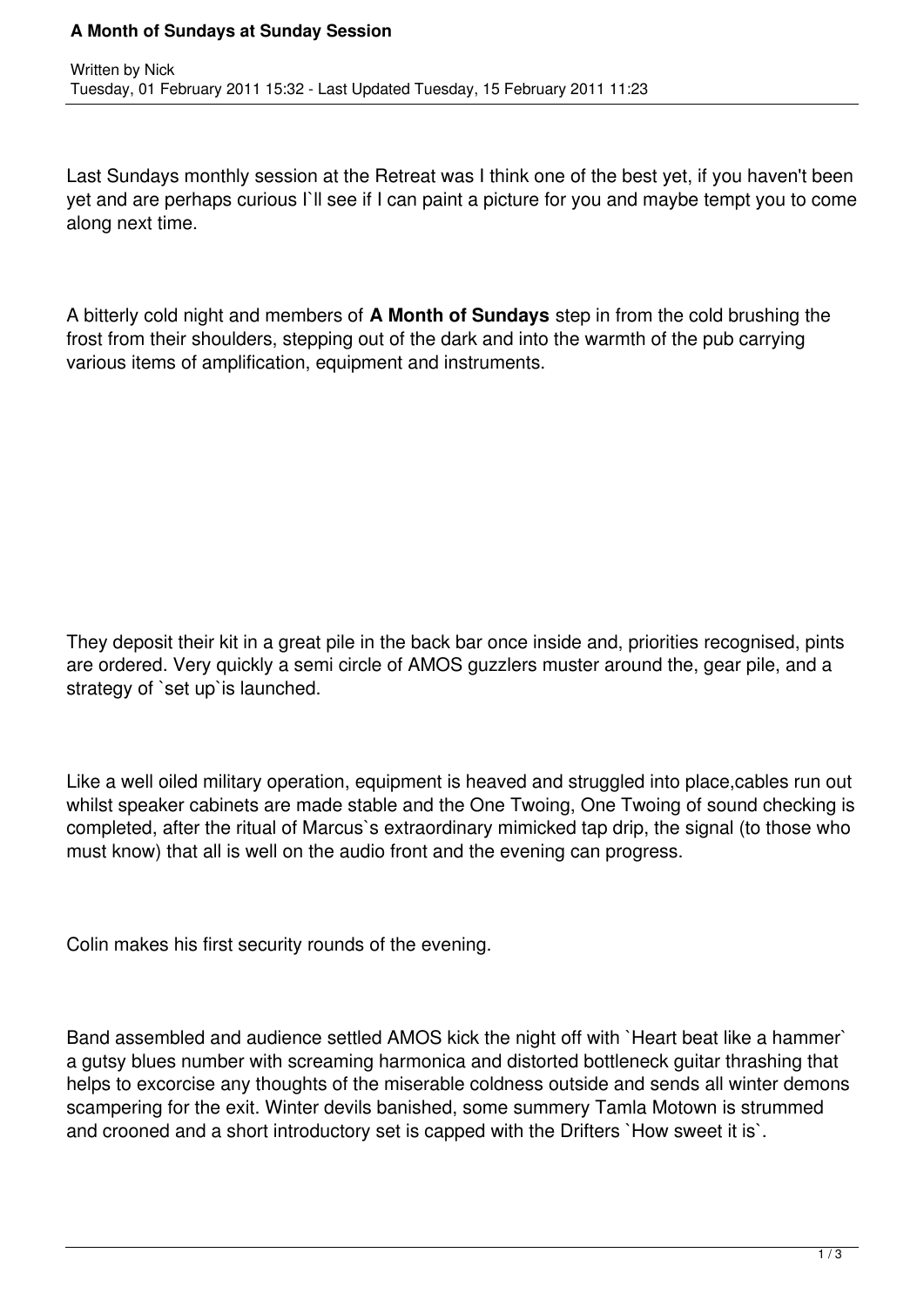## **A Month of Sundays at Sunday Session**

The floor is now open to performers.

Colin takes another security patrol, and as he passes no one dares to catch his eye, he`s on duty.

Next up is Gordon from Malvern, a folk circuit stalwart who delivers his well researched tales and ballads of the common man from both sides of the Atlantic from the deepest vocal register with the choicest plucking of a classical spanish quitar to accompany.

Alex takes up the the baton and delivers some great guitar playing and singing, finishing with a John Prine number and making it sound like it was written yesterday. Cracking stuff, and the room by now is pretty much full, interestingly, at the back of the audience a table of good looking young Russians toss back cocktail after cocktail and give intermittment gutsy responses to songs that are familiar to them. Trays of roast spuds arrive and whilst being enthusiastically despatched by listeners and players alike a brief breather is taken and glasses re-charged.

Colin dilligently marches through on his security tour, its part of his remit to make sure there are no spilled pieces of potato on the floor....... after all, someone could slip?

Next up its Maggie from Stourbridge making her debut singing performance, she gets possibly the loudest cheer of the night on finishing her Joni Mitchell song. Always the biggest and scariest step to take in performance, its great to have so many places of encouragment for first timers in Ledbury.

Steve accompanies and has bought along tonight a full electronic keyboard, accordian etc to add to the evenings proceedings. Beth gets a warm reception next with her Blue guitar and balladeering and then the evening enters its ensemble mode as Angie plugs in to play. Having refused the offer of chorus, distortion and echo guitar effects from an engineer, she is joined by percussion, mandolin, keyboards and violin for her performance which moves the Russians into rapture and indeed the whole room to enthusiastic applause.

The ensemble now swells as another guitar and more percussion enlist for some brilliant reel